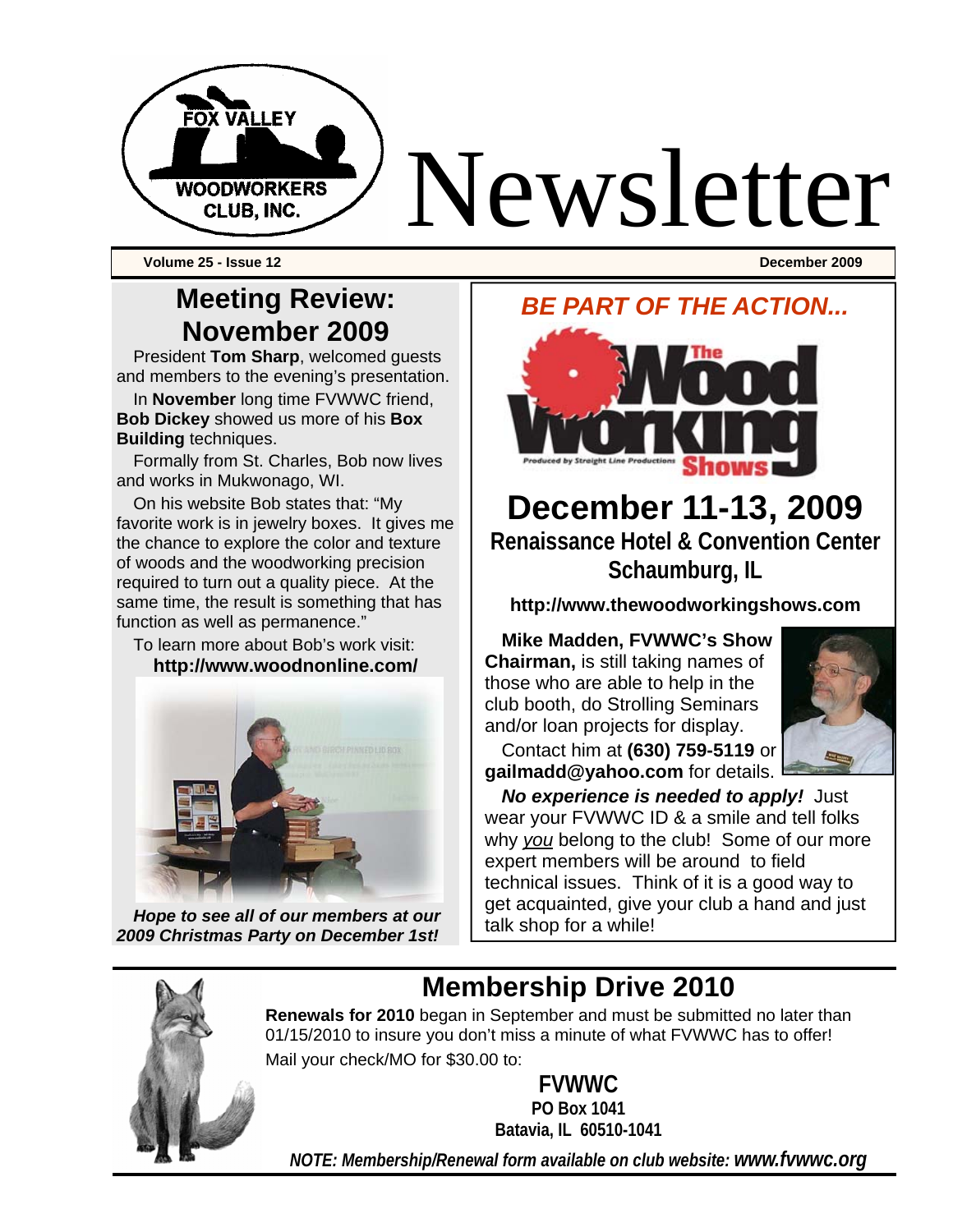#### **FVWWC Events Calendar**

|  | Dec 1st  Tue  7:30 p.mFVWWC General Meeting: |
|--|----------------------------------------------|
|  | Christmas Party/Toy Drive                    |

**Dec 11-13..... .............. ...........The Wood Working Shows—** Renaissance Hotel & Convention Center—Schaumburg, IL. www.thewoodworkingshows.com



**Jan 5th..... Tue ....7:30 p.m....FVWWC General Meeting 2010** 

**Jan 5th..... Tue ....6:30 p.m....FVWWC Shopsmith SIG Meets:**  *Odd* Month Meeting, at a new time, of the Shopsmith SIG in Adult Lounge, Upstairs.

**Jan 5th..... Tue ....6:30 p.m....FVWWC Hand Tool SIG Meets:**  In the lower conference room.

#### **FVWWC Officers & Staff**

| President                                | <b>Tom Sharp</b>           |
|------------------------------------------|----------------------------|
|                                          | thomas.sharp@sbcglobal.net |
| Past President  Ron Gilkerson            |                            |
|                                          | (630) 879-8756             |
|                                          | rongilker@hotmail.com      |
| Vice President Matt Gauntt               |                            |
|                                          |                            |
|                                          |                            |
| Program Committee Robin Blair            |                            |
|                                          | blairr@saic.com            |
|                                          | <b>Ron Gilkerson</b>       |
|                                          | Doug Olson                 |
| Membership  Larry Maher                  |                            |
| Editor/Webmaster Linda Christensen       |                            |
|                                          | woodworkers@fvwwc.org      |
| Library Committee Dave Dockstader        |                            |
|                                          | resources@fvwwc.org        |
|                                          | <b>Rick Moss</b>           |
|                                          | <b>Tom Zillman</b>         |
| Raffles/Photographer Charlie Christensen |                            |
| Show & Tell MC Matt Gauntt               |                            |
| Show Chairman  Mike Madden               |                            |
| Toy Drive/Club Logo Items Gail Madden    |                            |
| Member-at-Large James Nellis             |                            |
| Audio/Visual Tech.  Robin Blair          |                            |
|                                          |                            |
|                                          |                            |
| Shopsmith SIG Chairman  Dave Dockstader  |                            |
|                                          | $(630)$ 851-8118           |
|                                          | sourceror@sbcglobal.net    |
| <b>Hand Tool SIG Chairmen</b>            | <b>Mike Brady</b>          |
|                                          | mbrady25@comcast.net       |
|                                          | <b>Mike Bridger</b>        |
|                                          | bridger.mike@gmail.com     |

## **FVWWC YEAR-END DRAWINGS**

*We've come to the end of another year...* ...And it has been a great year!!!

At the Christmas Party we will award some special prizes to those of you who have participated all year long!

Be sure to join us for all the fun… ...You never know what goodies await!!!

*See you at the meeting!* 

*Charlie Christensen, Raffle Chairman*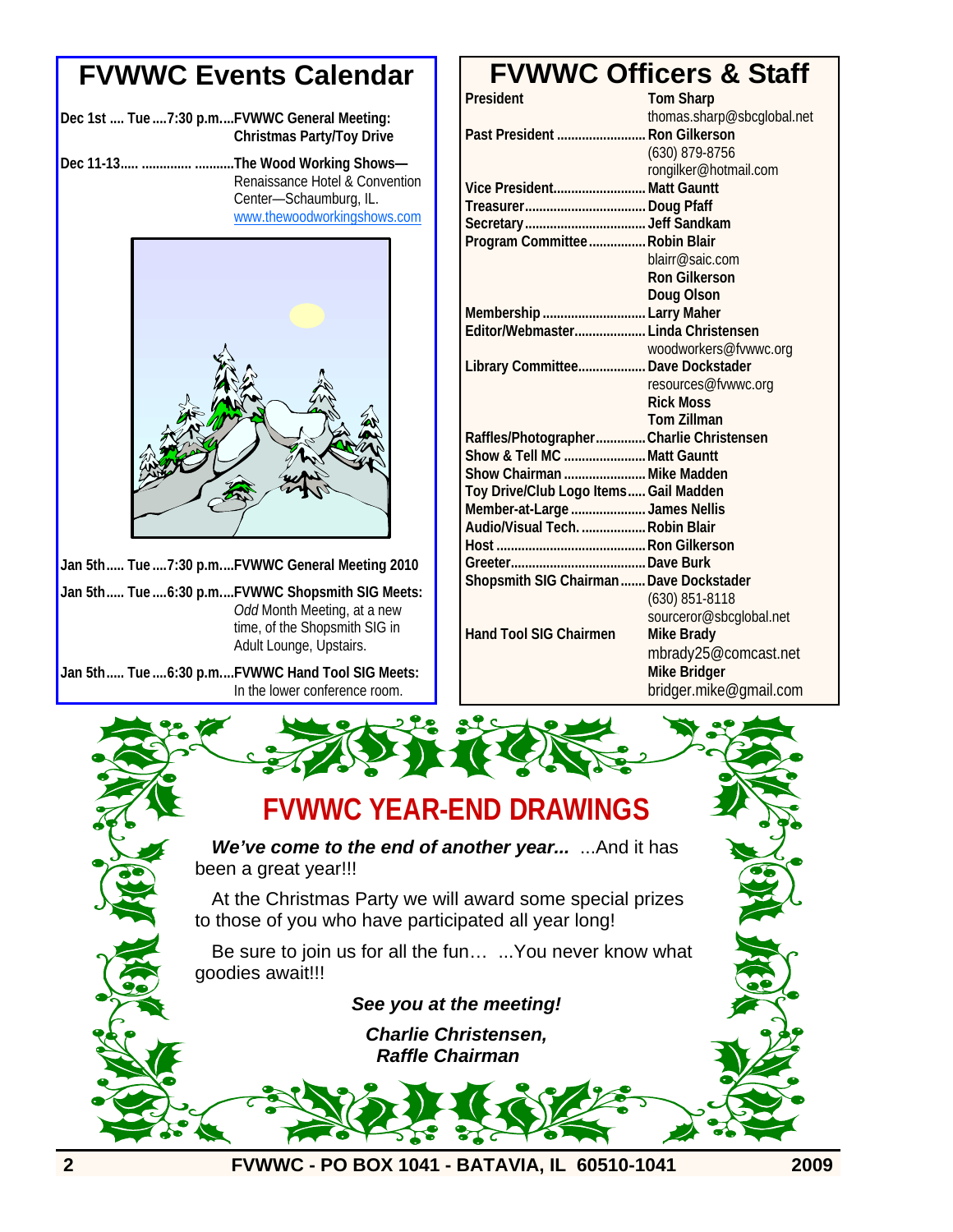# **FVWWC's Hand Tool SIG**

#### **Next Meeting: Jan 5th, 2010**

The **Hand Tool SIG** meets, January through November, at **6:30**, before the regular meeting at **Bethany Lutheran**.

Anyone interested in the use of hand tools is welcome to join us for discussion of this fascinating area of woodworking. We will learn by sharing the experiences of using and caring for traditional hand tools.

FVWWC members and guests are invited to stop by and join our group.

*Hope to see you in there!* 

In the meantime, to keep you busy during the holidays, here are some key resources to add to you arsenal of hand tool knowledge:

For professional sharpening and expert restoration:

http://www.technoprimitives.com

These two sites contain the essential bits of sharpening knowledge to get you started;

http://www.vintagesaws.com/library/primer/sharp.html

http://www.wkfinetools.com/tCare/sawSharp/sawSharpRef.asp

If you want even more, it doesn't get much better than this:

http://www.youtube.com/user/LieNielsen

Go to the three-part saw sharpening by Thomas Lie-Nielsen, himself. (*And yes, he really is that laid-back*.) You may need to view several times with some trial and error practice in between. I know that is what I will need!

Have fun, we'll see you next year!

**Mike Brady**  mbrady25@comcast.net

## **Mike Bridger**

bridger.mike@gmail.com





## **FVWWC's Shopsmith SIG Next Meeting: Jan 5th, 2010**

*Please note* that the SIG will meet **every other month** on *odd* numbered months from 6:30 p.m. - 7:30 p.m. just prior to the FVWWC General meeting in the Adult Lounge, upstairs off the Bethany Lutheran Church vestibule with an elevator available.

Share your **Shopsmith** experience with us and find out what the rest of us have been up to with our machines!

#### **Dave Dockstader 630-851-8118 sourceror@sbcglobal.net**